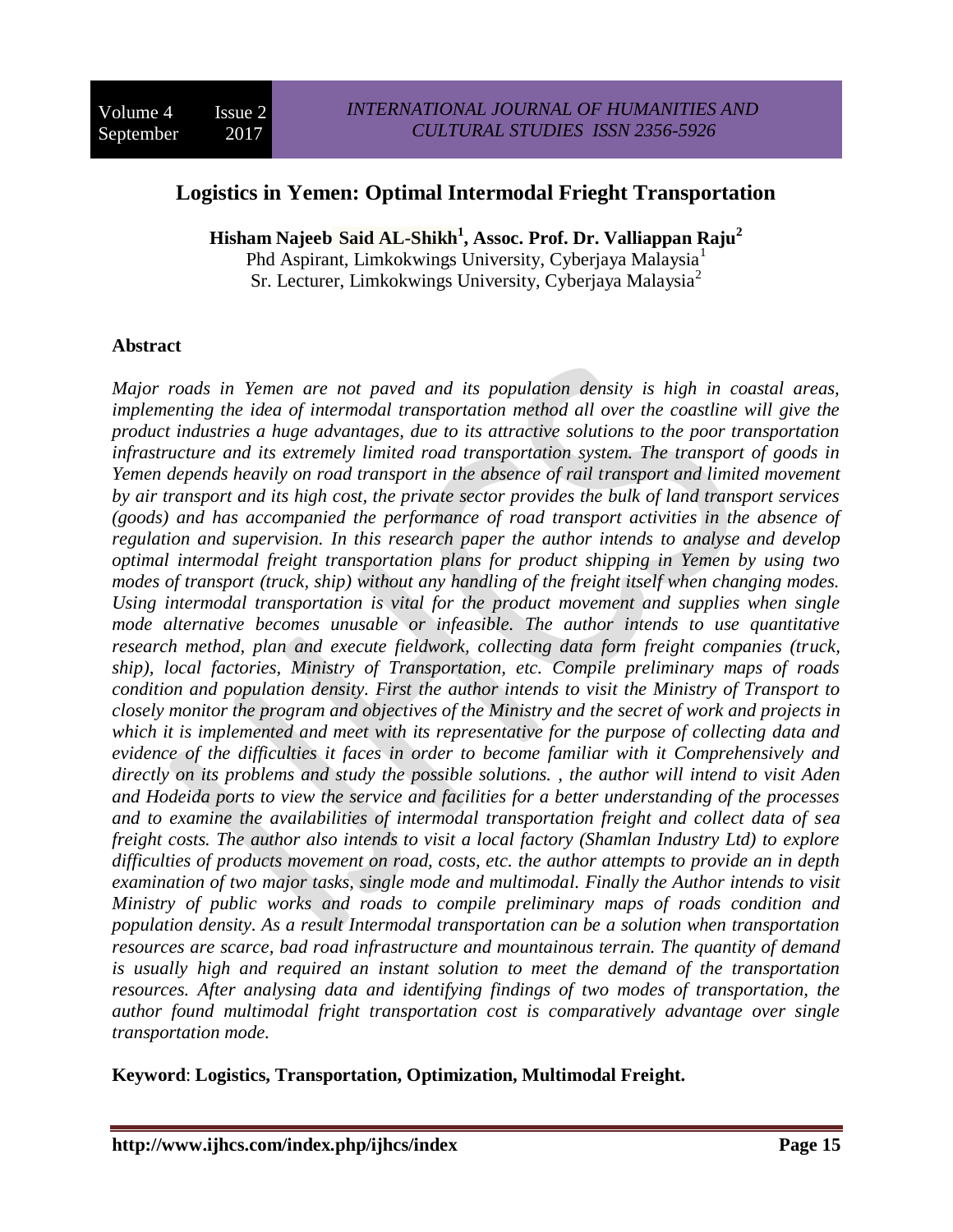## **Introduction**

The transport sector plays an important and fundamental role in the renaissance of the peoples. It is the basis of economic and social development and the pillar of economic growth. Transport services are the most important requirements for the different stages of development in countries. An efficient transport sector is a prerequisite for ensuring economic development in each country or that the development of the transport sector.

At the same time, the transportation is an economic activity in itself, as it provides many investment opportunities, as well as provides employment opportunities linked to the private business. Transport is also the main artery of economic and social activity and a political component in investment decisions in the development of many economic sectors (trade, industry, agriculture, exploitation of mineral resources, etc.) Through the role of transport represented in securing the transport and movement of goods and individuals, it links between the centres of production, consumption, import and export.

The occupation of the transport sector of the first centres in terms of the size of its contribution to the GDP of many countries to reflect the nature of this vital role and important for transport in advancing the pace of development and contribute to the economic growth of any country.

Dry land port: The dry port is sometimes called the inland port, which is a storage station for goods directly connected with the roads or railway connecting to the sea port. The dry port is used as a centre for the collection of goods coming from the sea in preparation for distribution to the suppliers.

The dry port also has storage and unloading centres, maintenance centres for trailers, trucks, customs clearance services and customs inspection. This is aimed at relieving the pressure on storage capacity and the customs area which is crowded with seaports.

The port is located near the international shipping route and serves the location of the port a number of provinces with densely populated population and economic activities.

The port of Hodeida is the main port in the South of the Red Sea for the handling of imports, which represents 70% of the imports to Yemen. The port is located near the most densely populated city in Yemen.

Sea ports: The port of Aden and Hodeida are located near the international shipping route and serves the location of the port a number of provinces with densely populated population and economic activities. The port of Hodeida is the main port in the South of the Red Sea for the handling of imports, which represents than half of the imports to Yemen. The port is located near the most densely populated city in Yemen.

It is clear that rail transport is superior to other means of transport, especially in the field of transport of goods and is the best in terms of safety and cheaper in terms of transport costs for long distances and medium, not to mention the low consumption of fuel.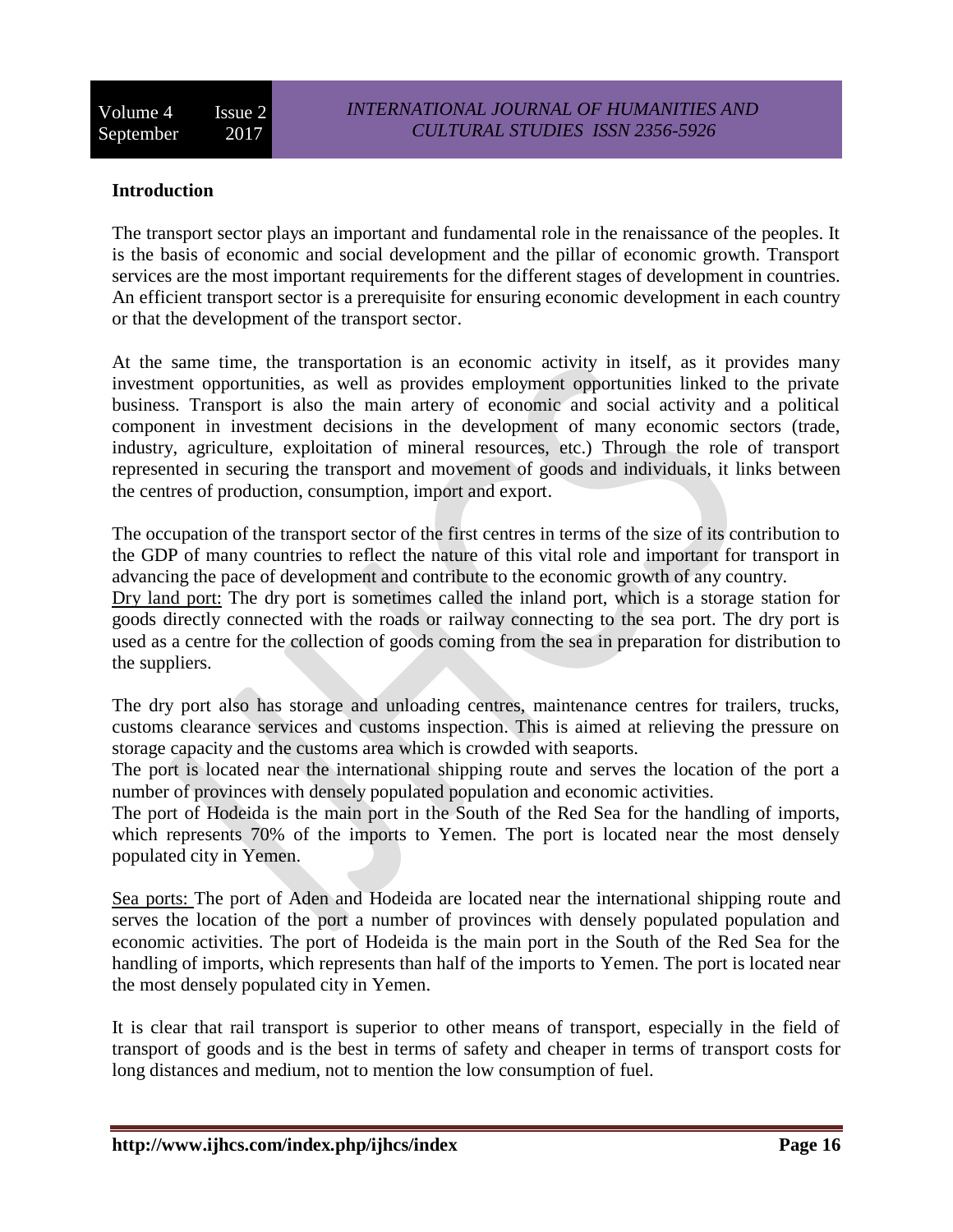The first railway project in Yemen was launched a hundred years ago to connect the area of Tihama with Taiz to Sana'a, from which at that time it operated seven kilometres and stopped with the outbreak of the First World War. In addition, there was a railway line connecting Lahj and Aden. Unfortunately all government attempts failed to establish a railway project.

Multimodal transport is the latest mode of transport (container transport), with low transport cost while reducing transportation time and maintaining goods during its journey from origin to consumer, known as the door-to-door service.

The role of multimodal transport in the service of international trade increased, which is based on the transport of goods by container and through the use of more than one mode of transport (at least two modes) (land, sea, air) and through a single transport contract covers all stages of transport.

This system requires the availability of many requirements and the necessary elements to activate it, the most important of which are:

- Provision of suitable infrastructure (ground road networks, conforming to international standards, rail networks, and developed seaports, airports equipped to service cargo, assembly areas and links between transport patterns).

- Providing advanced mechanisms and equipment for dealing with containers (in airports, ports and connecting stations), as well as means of transport (special vehicles for transporting containers) and private aircraft equipped for the transport of goods.

- Dealing with information technology and providing advanced automated systems that simplify and facilitate customs procedures and shipping documents.

- Revisiting a lot of existing legislation to keep up with this system.

Major roads in Yemen are not paved and its population density is high in coastal areas, implementing the idea of intermodal transportation method all over the coastline will give the product industries a huge advantages, due to its attractive solutions to the poor transportation infrastructure and its extremely limited road transportation system, including the bad level of road security. As a frequent and regular service, offering a door-to-door solution to customers, it may substantially contribute to bypass road congestion. This mode isn't land consuming and is environmentally friendly. For the carrier, it can guarantee transit time and avoid delays due to traffic congestion; it is reliable and enables door-to-door solutions.

Intermodal transportation can be a solution when transportation resources are scarce, bad road infrastructure and mountainous terrain. The quantity of demand is usually high and required an instant solution to meet the demand of the transportation resources. Alternative transportation modes such as coaster (sea) can carry goods supplies in higher amounts on a single trip as a cure for fleet size constraints of road transportation in the short term. Coaster ship (sea) can cover the longer distance and final miles can be covered using tours with trucks on road.

Sea transport can be cheaper than road transport, due to Low infrastructure costs, Alternative varieties of service (route), environmentally friendly low energy consumption. , Unlimited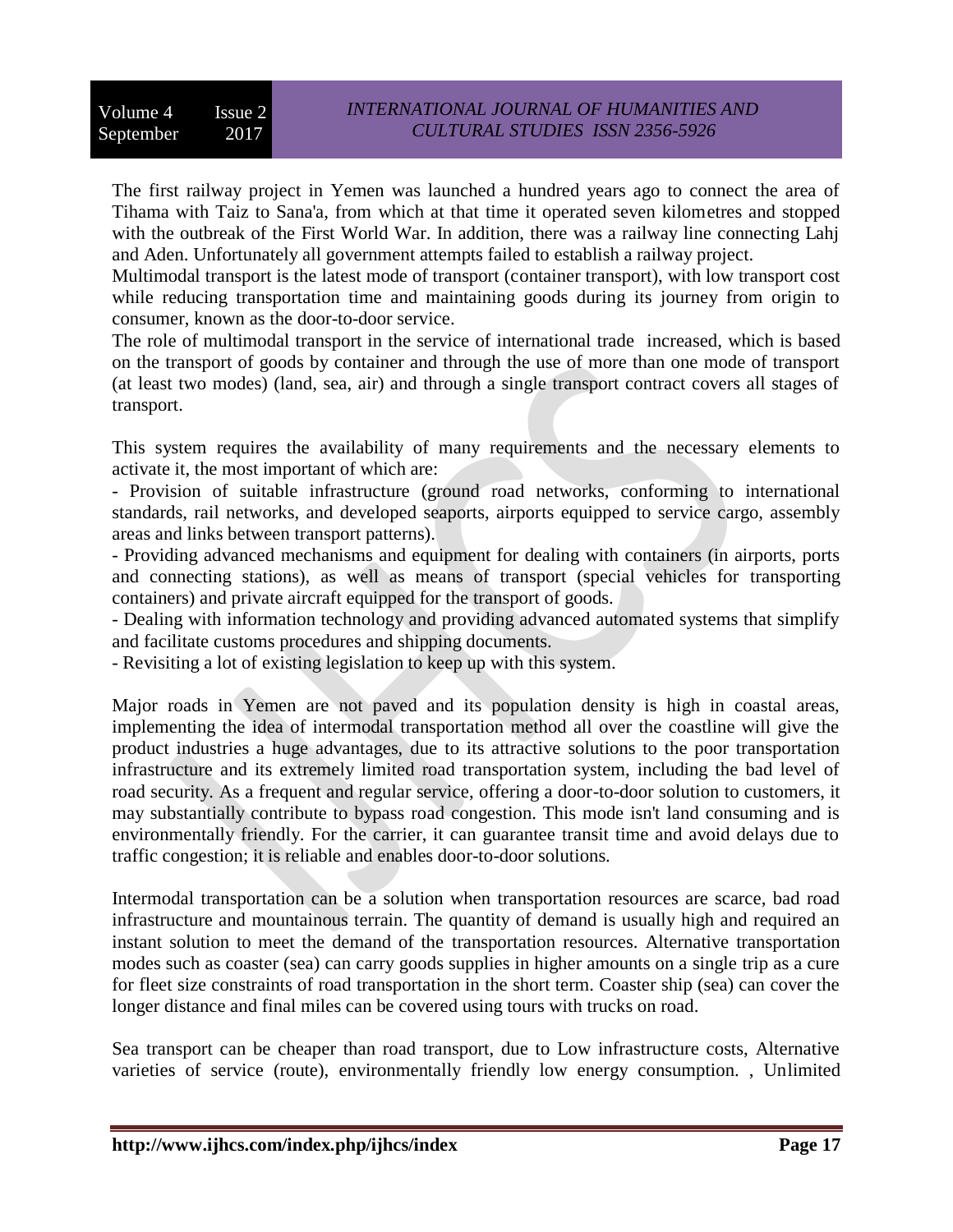capacity usage , Being much more secure in comparison to the other modes of transportation , Fair pricing, Lower jam rate, Optimum duration in navigation, convenient transit duration.

## **Literature review**

The optimization of supply chain structures considering both economic and environmental performances is nowadays an important research topic. However, enterprises are commonly faced with the competing issues of reduced cost, improved customer service and increased environmental factors as a multi-faceted trade-off problem when designing supply chains. (T PaksoyE Özceylan, June 2014)

Effective design and management of supply chain networks traditionally assists in transportation and delivery of a variety of products at low cost, high quality and short lead times. The dominant paradigm for supply chain networks is considering the organization in a way that maximizes profitability. The calculation of profitability, however, has included only the economic costs that companies directly incur. The distribution of goods through supply chains impairs local air quality (greenhouse gas emissions), generates noise and vibration, consumes fuel and makes a significant contribution to global warming. It is impossible to eliminate these factors while goods are moving. But it is possible to minimize the factors, providing for a perfect trade-off management. (T PaksoyE Özceylan, June 2014)

As presenting products with lower prices are getting more important in nowadays competitive environment, companies not only try to reduce their own cost but also corporate with their supply chain (SC) to reduce total system cost. In this regard, decisions in SCs can be made into two categories, i.e. centralized and decentralized. In centralized supply chains (CSC), decisions are made according to the benefits of whole SC and the members have complete access to the whole information of each other. However, in the decentralized supply chains (DSC), each member has only access to its own information and tries to maximize its own profit regardless of other members. Joint Economic Lot Sizing (JELS) problems known as integrated vendor-buyer problems try to optimize joint total cost/profit of all members, simultaneously. (Navid Dehghanbaghi, Mohsen S. Sajadieh, May 2017)

With the growing importance of transportation, logistics, and supply chain economics to support industrial activities, specific supply chain asset investments can significantly impact national, local, and regional economies. At the same time, the relative availability, quality, and cost of a range of transportation services, particularly those relevant to essential intermodal activities and infrastructure, influence firms' location decisions. (David J. Closs and Yemisi A. Bolumole, Winter 2015)

The history of transportation and logistics is as long as the history of mankind, but has been marked by recent milestones. The railroad was discovered at the beginning of the nineteenth century, the airplane in 1903. In maritime transportation, the invention of the sea container is dated 1956 and has impacted sea transport dramatically. Nowadays logistics, and the broader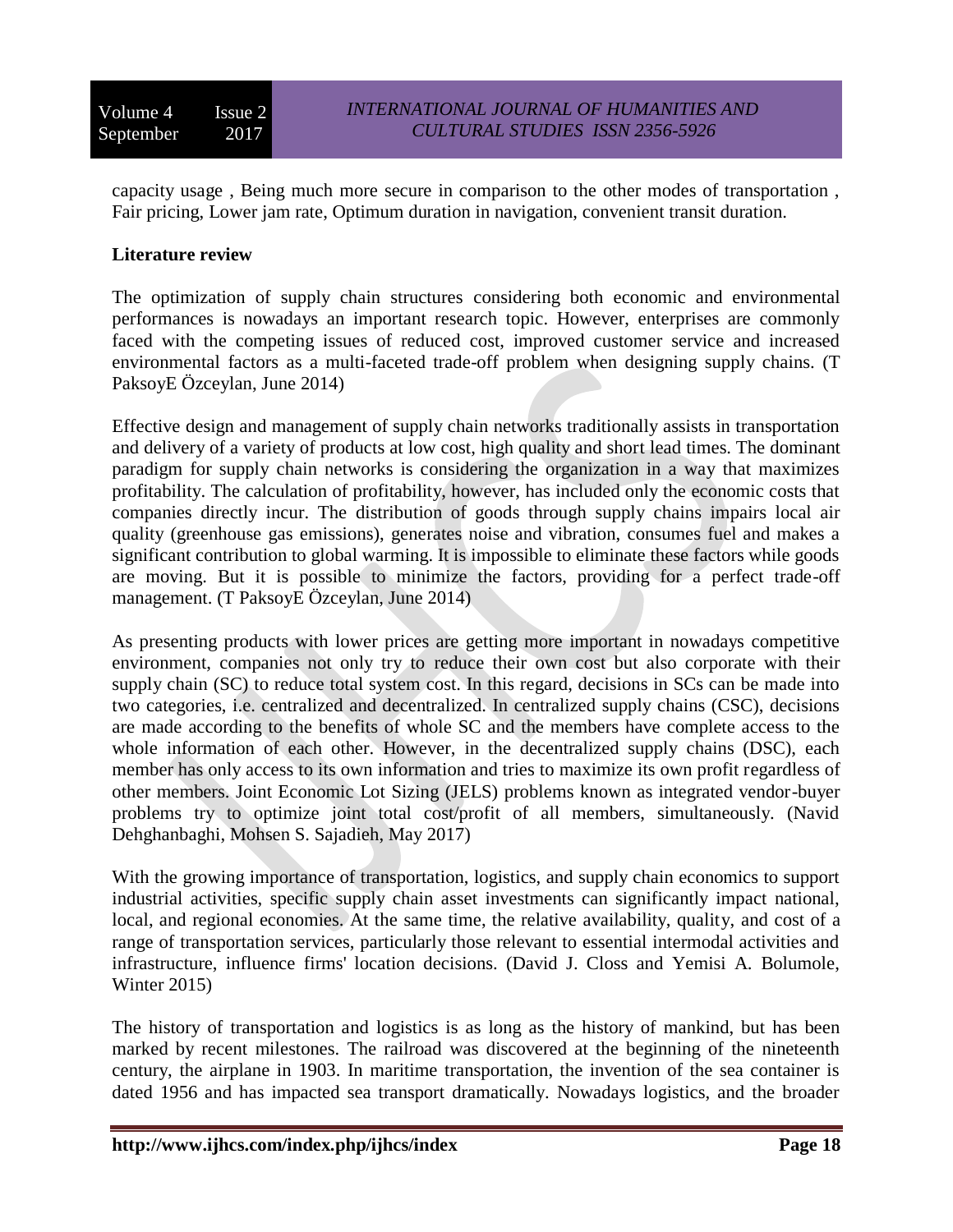## *INTERNATIONAL JOURNAL OF HUMANITIES AND CULTURAL STUDIES ISSN 2356-5926*

concept of supply chain management, is mainly intended as a business function that has the scope to make goods available where and when needed and in the needed quantities. Transportation management can be seen as part of logistics, when referred to the business processes. (M. Grazia Speranza, August 2016) In the last few decades, the building evidence that CO2e emissions lead to climate change has pointed to a need to reduce CO2e emissions. (V. Sanchez Rodrigues, 2015) uses five scenarios in the context of UK import trade to assess total CO2e emissions and costs of import re-routing containers. The overall objective is to assess possible carbon mitigation strategies for UK supply chains by using a combination of alternative ports and revised multimodal strategies. The model adopted includes three elements: port expansion, container handling and freight transport. The alternative scenarios explore different settings modal shift and short sea shipping. . (V. Sanchez Rodrigues, 2015)

Road freight transport typically dominates in urban delivery operations. However, an increasing number of trials and commercial operations have started in the past 10 years attempting to use rail transport in a range of cities. At the EU level attention on the possibility to shift at least some traffic from road to rail (or perhaps to use rail in combination with clean vehicles making the last mile delivery) has been increased by the EU White Paper on Transport (European Commission, 2011). A number of challenging goals were set, including the aim of achieving essentially CO2 free city logistics in major urban centres by 2030. The White Paper makes the point that achieving essentially CO2-free city logistics would also substantially reduce other harmful emissions. (Michael Browne et al, 2014)

Three main types of transportation systems are defined in the utilization of multiple transportation modes. Multimodal transportation refers to passenger or freight transportation from an origin to a destination using two or more transportation modes. Intermodal transportation is a type of multimodal freight transportation that uses an intermodal transport unit (ITU) (e.g. container) with no handling of the goods themselves between mode changes. Combined transportation is a type of multimodal freight transportation that excludes air transport and where most the trip occurs by rail or on waterways with only the initial and final legs of the trip occurring on road. (Ertem, M.A., İşbilir, M. & Şahin Arslan, 2017)

## **Methodology**

The road network is one of the most important pillars of development in Yemen, especially since the terrain in the Republic of Yemen is mostly mountainous and requires the implementation of a network of roads to enable the state to connect the rest of the other services.

In this research paper the author like to use quantitative research method, plan and execute fieldwork, collecting data form freight companies (truck, ship), local factories, Ministry of Transportation, etc. Compile preliminary maps of roads condition and population density.

Given the importance of the role played by the Ministry of Transport from the impact on the economic sectors such as the industrial sector and the trade sector, and represent a modern and integrated transport infrastructure Land, sea and air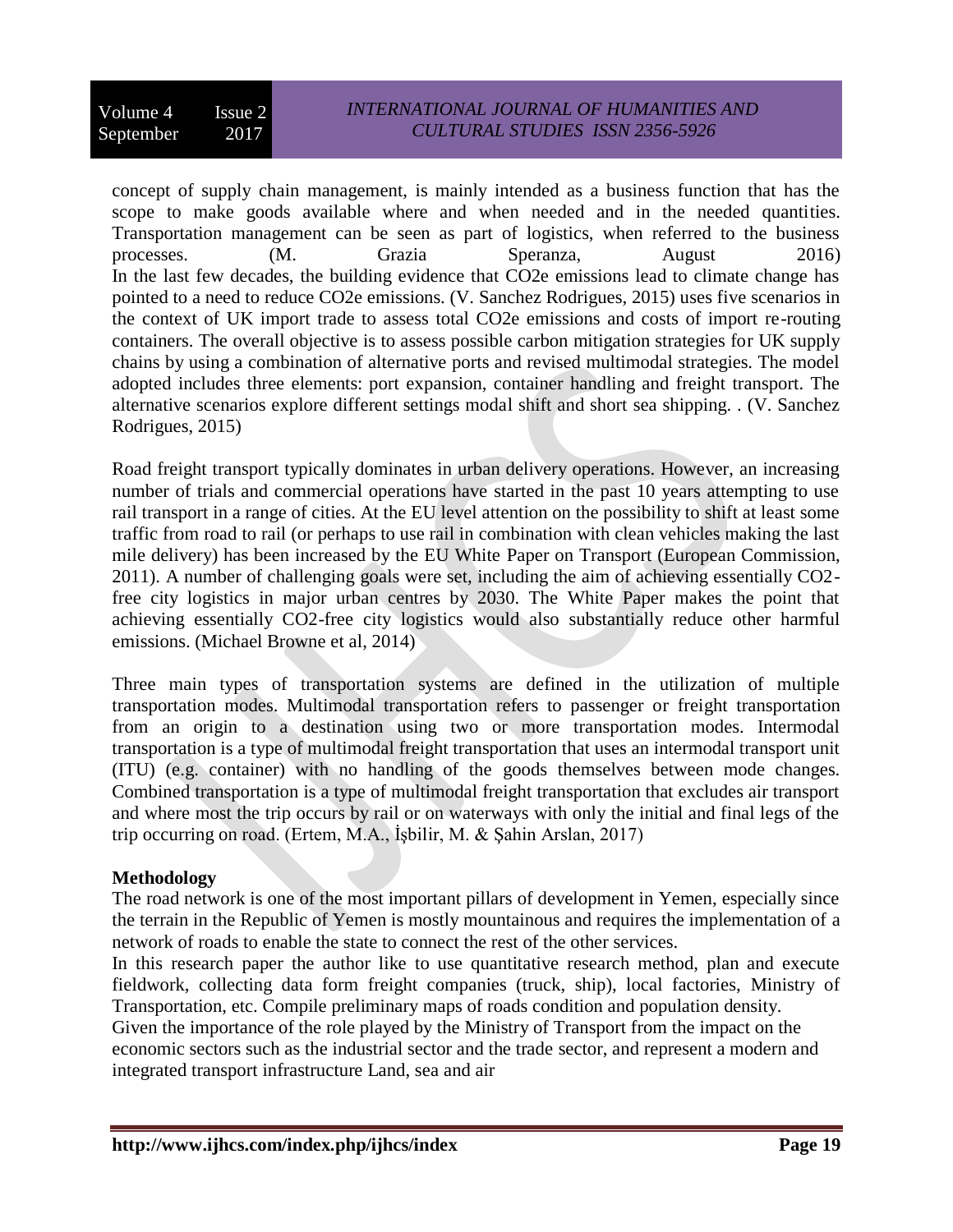The first step to start the fieldwork program, the author intends to visit the Ministry of Transport to closely monitor the program and objectives of the Ministry and the secret of work and projects in which it is implemented and meet with its representative for the purpose of collecting data and evidence of the difficulties it faces in order to become familiar with it Comprehensively and directly on its problems and study the possible solutions.

Second step, the author will intend to visit Aden and Hodeida ports to view the service and facilities for a better understanding of the processes and to examine the availabilities of intermodal transportation freight and collect data of sea freight costs.

The author also intends to visit a local factory (Shamlan Industry Ltd) to explore difficulties of products movement on road, costs, etc. Next the author attempts to provide an in depth examination of two major tasks, single mode and multimodal.

Finally the Author intends to visit Ministry of public works and roads to compile preliminary maps of roads condition and population density.

### **Recommendations based on preliminary research**

Intermodal transportation can be a solution when transportation resources are scarce, bad road infrastructure and mountainous terrain. The quantity of demand is usually high and required an instant solution to meet the demand of the transportation resources. Alternative transportation modes such as coaster (sea) can carry goods supplies in higher amounts on a single trip as a cure for fleet size constraints of road transportation in the short term. Coaster ship (sea) can cover the longer distance and final miles can be covered using tours with trucks on road.

This section will demonstrate multimodal method to find the optimum transportation cost. The first step is to explain the targeted sea ports from the point of origin to point of destination to represent the model. Then analysed all collected data and identifying findings of multi modes transportation method (truck, ship) over single mode transportation method (truck), compare road condition and difficulties over sea shipping. Investigate the use of intermodal freight transportation in Yemen.

#### **Targeted sea ports**

Hodeida is the industrial and agricultural capital of Yemen. Its ports are one of the most important import and export entrances. With its strategic location in the Red Sea, it manages the unloading of more than half of the dry cargo in Al Yamouhi, the headquarters of the largest fleet of trucks. Al Hodeida is located on the traffic of commercial goods from its port and is home to 20 large companies. Aden port's Core strengths: Strategic geographical location, connected to populated major cities, Design of a unique business area, Natural port with simple drill channel. Modern Container Terminal Services, Good storage facilities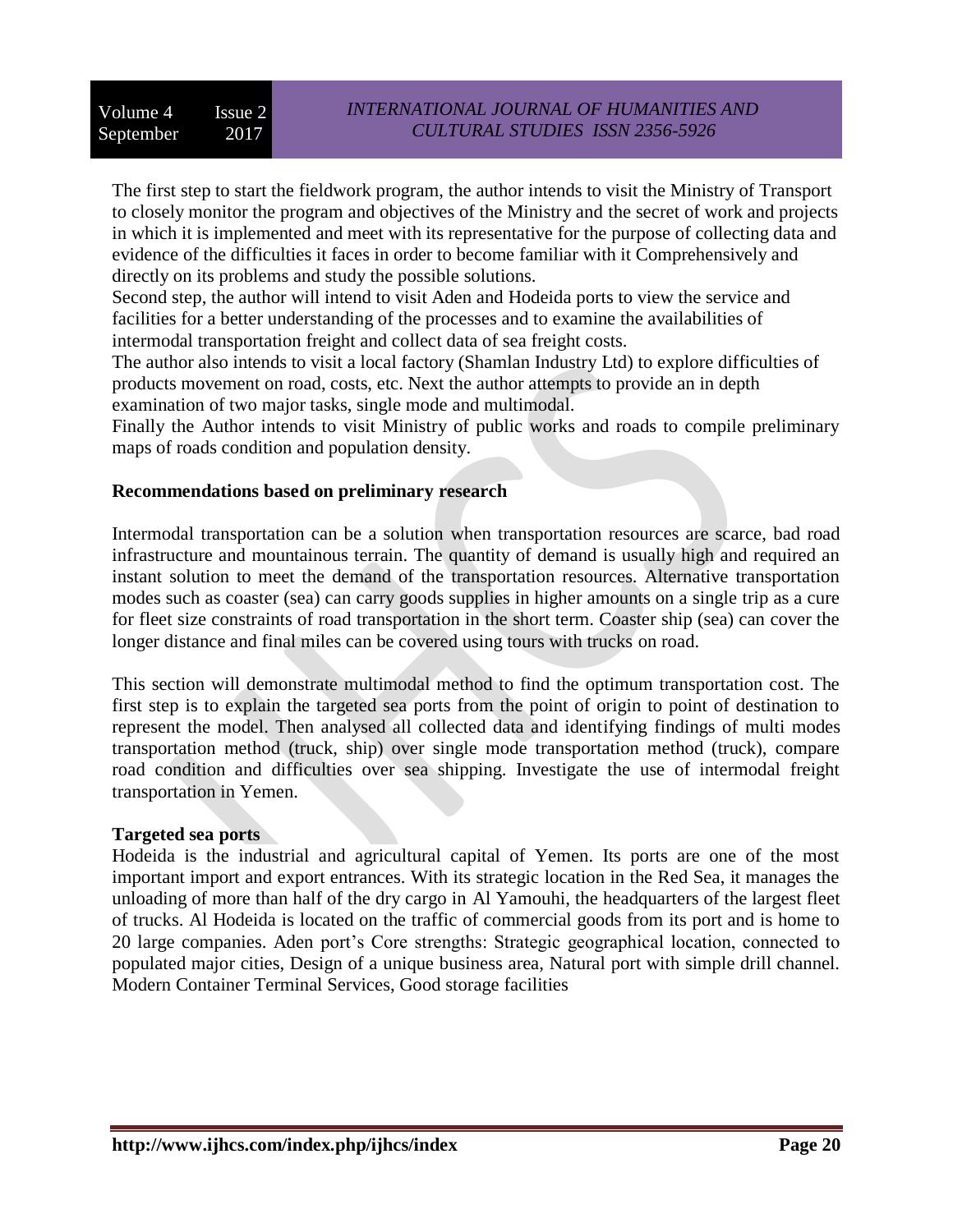## Citation: Yemen General investment authorities

### **Table 1: Sea and Road freight cost from port of Hodeida to port of Aden**

|              | Origin  | Destination | Cost    | Cost<br>Optimizatio |
|--------------|---------|-------------|---------|---------------------|
| sea(coaster) | Hodeida | Aden        | \$300   | n<br>$+ $700$       |
| Road (Truck) | Hodeida | Aden        | \$1,000 | $-$700$             |

Source: United Arab Shipping Company, Yemen

In this table, we compared two modes of transportation according to freight cost, first sea mode freight cost from port of Hodeida to port of Aden full load container \$300, then road mode freight cost from port of Hodeida to port of Aden full truck load \$1000, we found that sea mode has more comparative advantage over road mode from point of origin to point of destination.





Source: United Arab Shipping Company, Yemen

The figure demonstrates the comparative advantage of sea mode over land mode from port of Hodeida to port of Aden.

# **Table 2: Road freight cost from port of Hodeida and port of Aden to targeted major cities**

|         | AL-Anad Lahj |                  | Abvan            |         | Shabwah   AL-Mukall |
|---------|--------------|------------------|------------------|---------|---------------------|
| Hodeida | \$1,000      | S816             | \$1,000          | \$1,632 | \$1,632             |
| 'Aden   | <b>S288</b>  | S <sub>360</sub> | S <sub>360</sub> | S744    | \$912               |

Source: Yemen Land transport Affairs Authority, Yemen

In this table, we will compare direct road "full truck load" freight cost from port of Hodeida to Aden's nearest major cities, then from port of Aden to the nearest major cities, later at the table below, we will add multimodal transport (sea, land) to find the comparative advantage of multimodal over single mode of transport.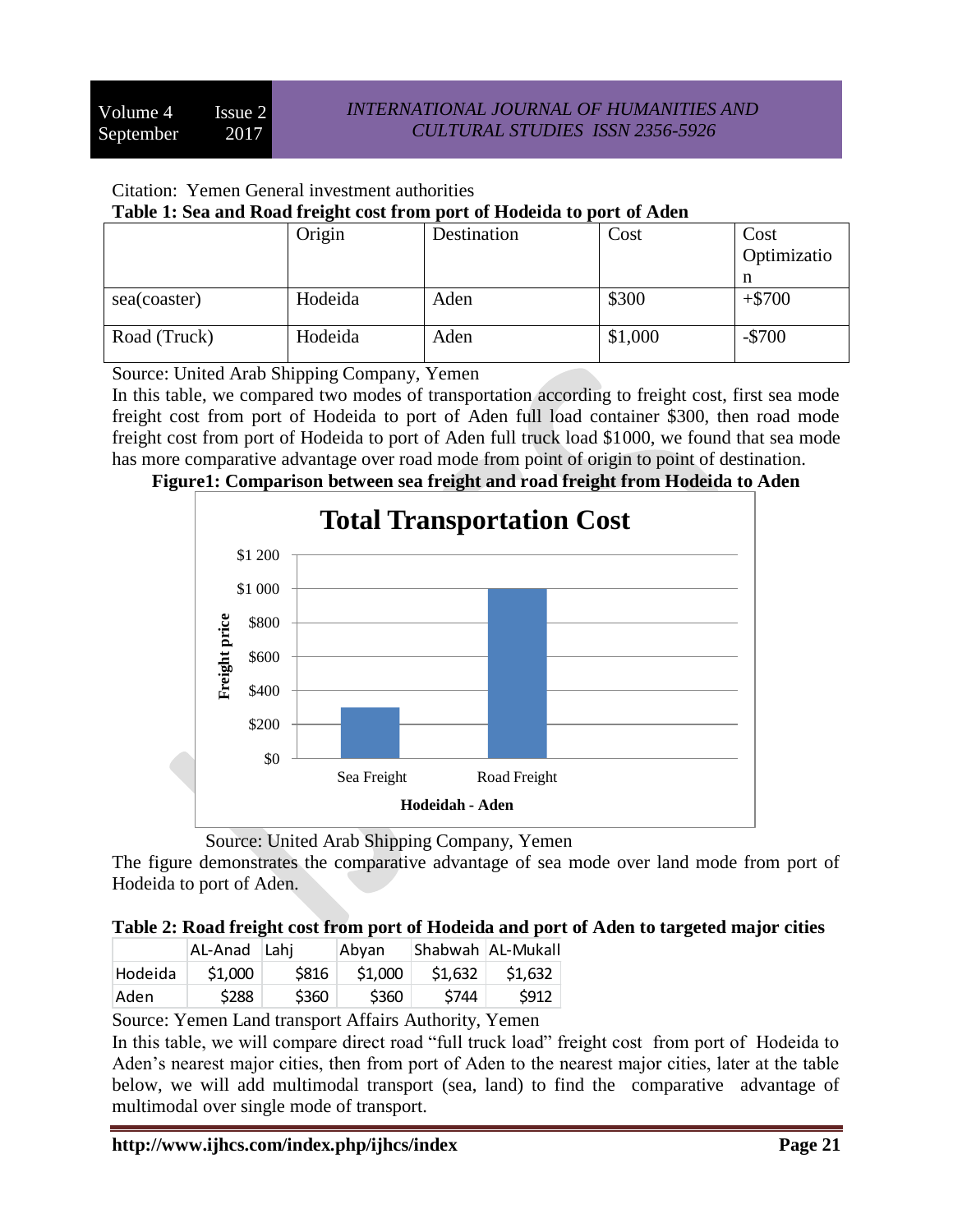**Figure 2: Comparison of Road freight from port of Hodeida and port of Aden to targeted major cities**



Source: Yemen Land transport Affairs Authority, Yemen

In this figure, demonstrate direct road "full truck load" freight cost from port of Hodeida to Aden's nearest major cities, then from port of Aden to nearest major cities.

**Analysing data and identifying findings of two modes of transportation**

After collecting all data, finally we will analyze and identify the multimodal (sea, land) transportation freight cost over single mode (land) transportation mode then we will find the comparative advantage of multimodal over single transportation mode.

|                       | <b>AL-Anad</b> | Lahj  | Abyan   | <b>Shabwah</b> | $AL-$<br><b>Mukalla</b> |
|-----------------------|----------------|-------|---------|----------------|-------------------------|
| multimodal            | \$588          | \$660 | \$660   | \$1,044        | \$1,212                 |
| <b>Single</b><br>mode | \$1,000        | \$816 | \$1,000 | \$1,632        | \$1,632                 |

Finally, this table demonstrates the comparative advantage of multimodal fright transportation cost over single transportation mode.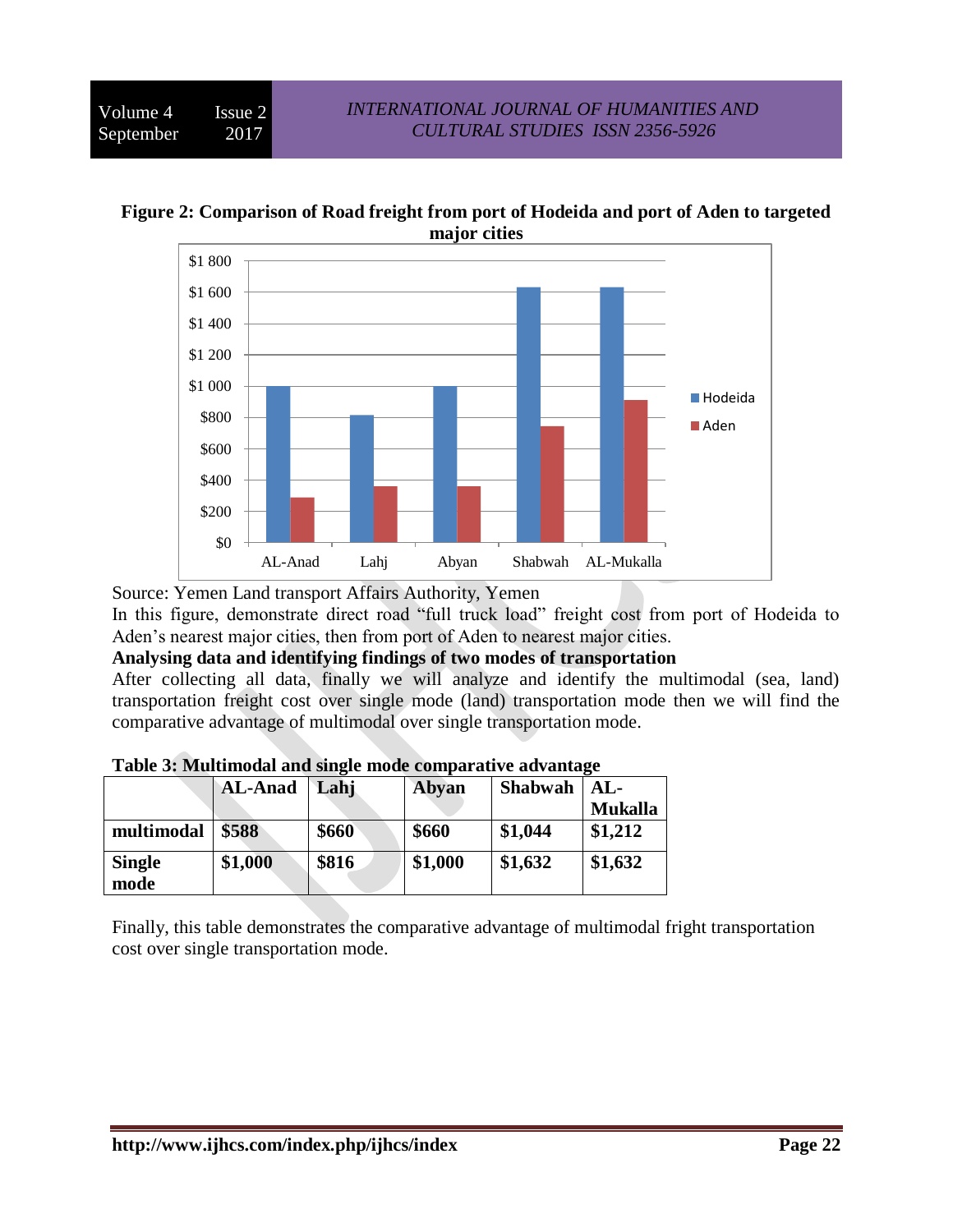



Figure demonstrates multimodal fright transportation cost is comparatively advantage over single transportation mode.

#### **Conclusion**

In conclusion, the road network is one of the most important pillars of development in Yemen, especially since the terrain in the Republic of Yemen is mostly mountainous and requires the implementation of a network of roads to enable the state to connect the rest of the other services. Major roads in Yemen are not paved and its population density are mainly populated in the coastal areas, implementing the idea of intermodal transportation method all over the coastline will give the product industries a huge advantages, due to its attractive solutions to the poor transportation infrastructure and its extremely limited road transportation system, including the bad level of road security. As a frequent and regular service, offering a door-to-door solution to customers, it may substantially contribute to bypass road congestion. This mode isn't land consuming and is environmentally friendly. For the carrier, it can guarantee transit time and avoid delays due to traffic congestion; it is reliable and enables door-to-door solutions.

Intermodal transportation can be a solution when transportation resources are scarce, bad road infrastructure and mountainous terrain. The quantity of demand is usually high and required an instant solution to meet the demand of the transportation resources. Finally after analysing data and identifying findings of two modes of transportation, the author found multimodal fright transportation cost is comparatively advantage over single transportation mode.